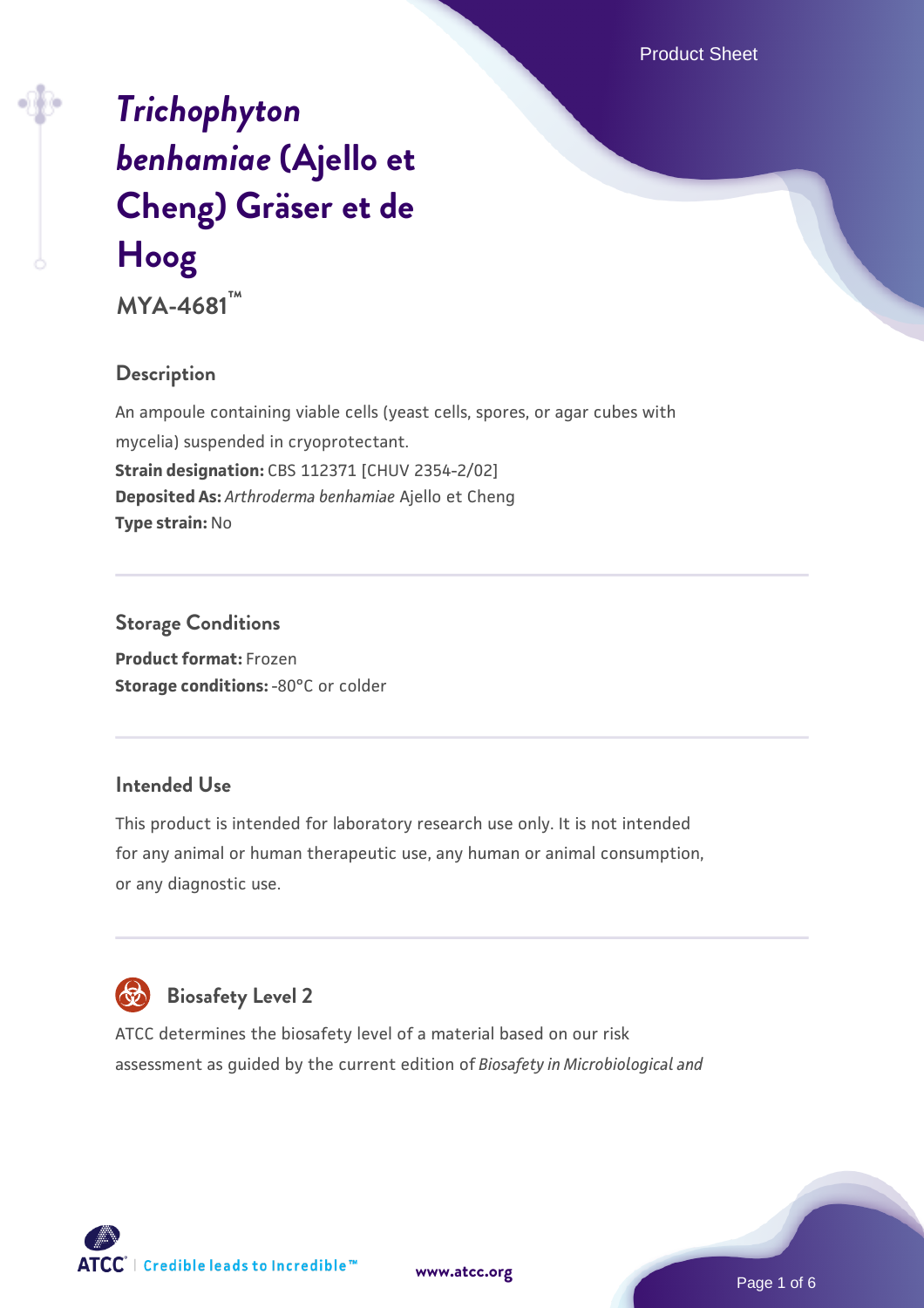### **[Trichophyton benhamiae](https://www.atcc.org/products/mya-4681)** [\(Ajello et Cheng\) Gräser et de](https://www.atcc.org/products/mya-4681) **Product Sheet [Hoog](https://www.atcc.org/products/mya-4681) MYA-4681**

*Biomedical Laboratories (BMBL)*, U.S. Department of Health and Human Services. It is your responsibility to understand the hazards associated with the material per your organization's policies and procedures as well as any other applicable regulations as enforced by your local or national agencies.

ATCC highly recommends that appropriate personal protective equipment is always used when handling vials. For cultures that require storage in liquid nitrogen, it is important to note that some vials may leak when submersed in liquid nitrogen and will slowly fill with liquid nitrogen. Upon thawing, the conversion of the liquid nitrogen back to its gas phase may result in the vial exploding or blowing off its cap with dangerous force creating flying debris. Unless necessary, ATCC recommends that these cultures be stored in the vapor phase of liquid nitrogen rather than submersed in liquid nitrogen.

### **Certificate of Analysis**

For batch-specific test results, refer to the applicable certificate of analysis that can be found at www.atcc.org.

#### **Growth Conditions**

**Medium:**  [ATCC Medium 28: Emmons' modification of Sabouraud's agar/broth](https://www.atcc.org/-/media/product-assets/documents/microbial-media-formulations/2/8/atcc-medium-28.pdf?rev=0da0c58cc2a343eeae735016b70809bb) [ATCC Medium 200: YM agar or YM broth](https://www.atcc.org/-/media/product-assets/documents/microbial-media-formulations/2/0/0/atcc-medium-200.pdf?rev=ac40fd74dc13433a809367b0b9da30fc) [ATCC Medium 336: Potato dextrose agar \(PDA\)](https://www.atcc.org/-/media/product-assets/documents/microbial-media-formulations/3/3/6/atcc-medium-336.pdf?rev=d9160ad44d934cd8b65175461abbf3b9) **Temperature:** 24-26°C **Atmosphere:** Aerobic

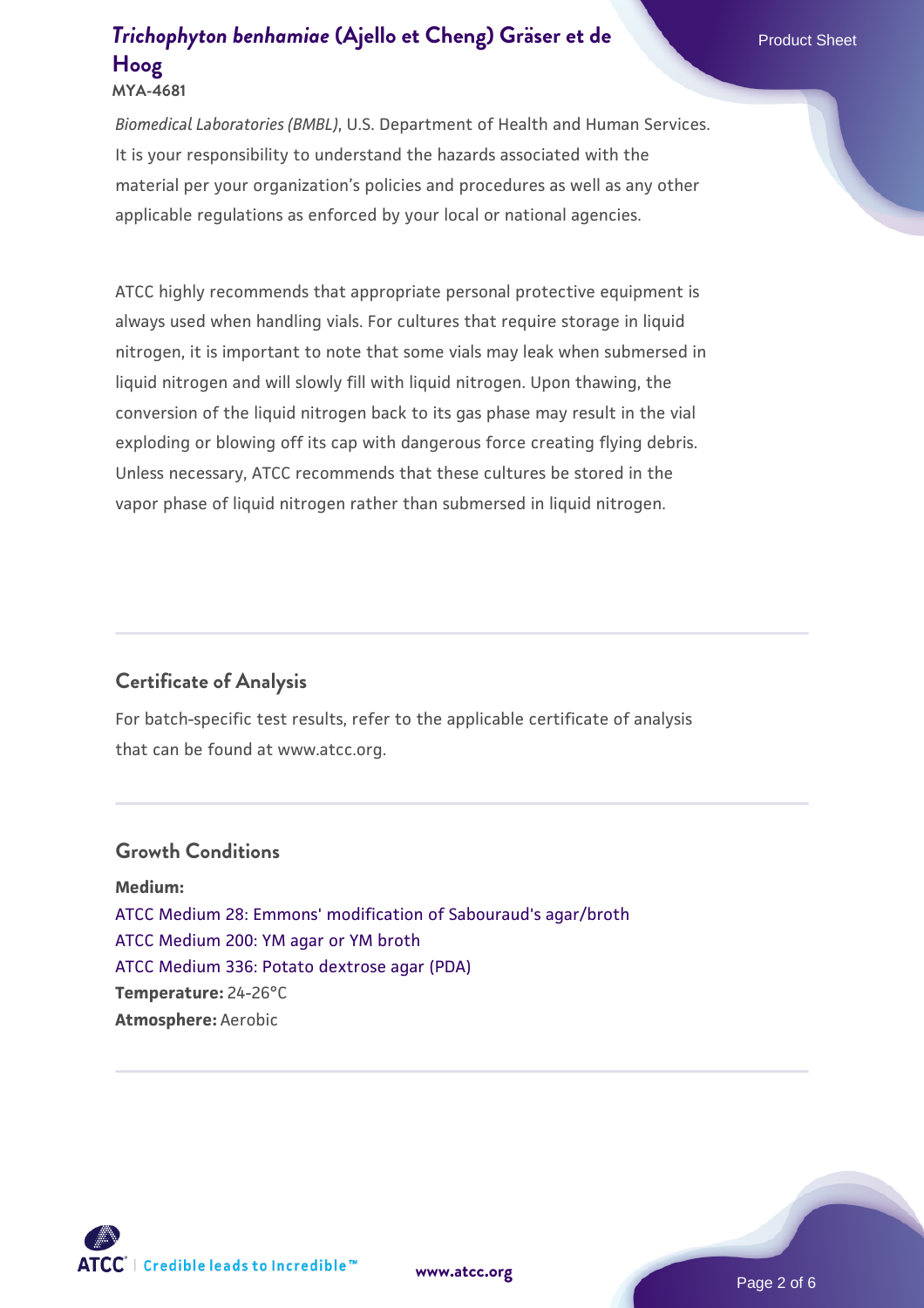# **[Trichophyton benhamiae](https://www.atcc.org/products/mya-4681)** [\(Ajello et Cheng\) Gräser et de](https://www.atcc.org/products/mya-4681) **Product Sheet [Hoog](https://www.atcc.org/products/mya-4681)**

## **Handling Procedures**

**Frozen ampoules** packed in dry ice should either be thawed immediately or stored in liquid nitrogen. If liquid nitrogen storage facilities are not available, frozen ampoules may be stored at or below -70°C for approximately one week. **Do not under any circumstance store frozen ampoules at refrigerator freezer temperatures (generally -20°C).** Storage of frozen material at this temperature will result in the death of the culture.

- 1. To thaw a frozen ampoule, place in a **25°C to 30°C** water bath, until just thawed (**approximately 5 minutes**). Immerse the ampoule just sufficient to cover the frozen material. Do not agitate the ampoule.
- 2. Immediately after thawing, wipe down ampoule with 70% ethanol and aseptically transfer at least 50 µL (or 2-3 agar cubes) of the content onto a plate or broth with medium recommended.
- Incubate the inoculum/strain at the temperature and conditions 3. recommended. Inspect for growth of the inoculum/strain regularly. The sign of viability is noticeable typically after 2-4 days of incubation. However, the time necessary for significant growth will vary from strain to strain.

#### **Notes**

Genome sequencing strain by Hans Knoell Institute; causes skin and skin derivate infections of the head and torso of humans; zoophilic and anthropophilis.

Additional information on this culture is available on the ATCC<sup>®</sup> web site at www.atcc.org.

## **Material Citation**

If use of this material results in a scientific publication, please cite the material in the following manner: *Trichophyton benhamiae* (Ajello et Cheng) Gräser et de Hoog (ATCC MYA-4681)

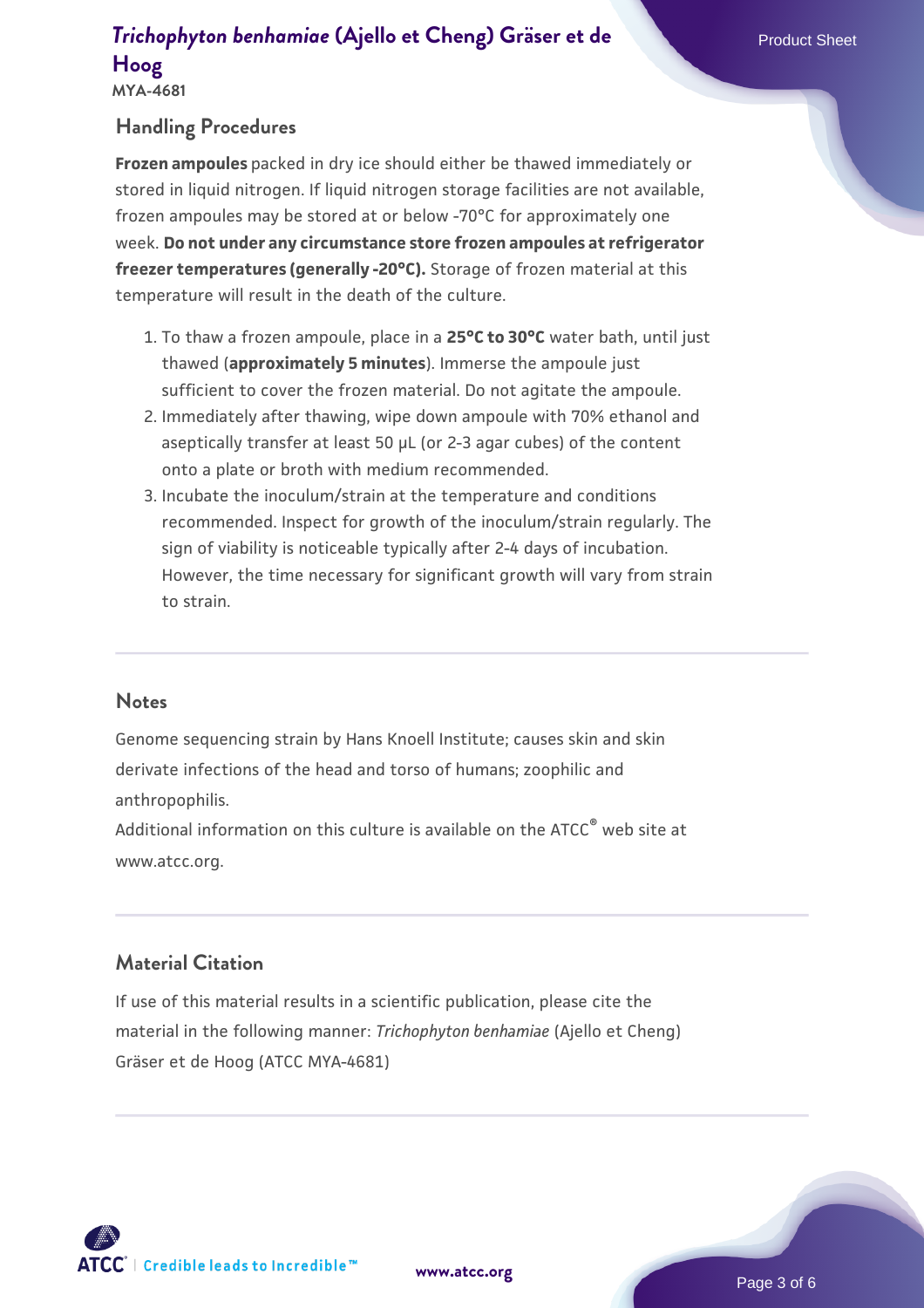# **[Trichophyton benhamiae](https://www.atcc.org/products/mya-4681)** [\(Ajello et Cheng\) Gräser et de](https://www.atcc.org/products/mya-4681) **Product Sheet [Hoog](https://www.atcc.org/products/mya-4681)**

#### **References**

References and other information relating to this material are available at www.atcc.org.

### **Warranty**

The product is provided 'AS IS' and the viability of ATCC® products is warranted for 30 days from the date of shipment, provided that the customer has stored and handled the product according to the information included on the product information sheet, website, and Certificate of Analysis. For living cultures, ATCC lists the media formulation and reagents that have been found to be effective for the product. While other unspecified media and reagents may also produce satisfactory results, a change in the ATCC and/or depositor-recommended protocols may affect the recovery, growth, and/or function of the product. If an alternative medium formulation or reagent is used, the ATCC warranty for viability is no longer valid. Except as expressly set forth herein, no other warranties of any kind are provided, express or implied, including, but not limited to, any implied warranties of merchantability, fitness for a particular purpose, manufacture according to cGMP standards, typicality, safety, accuracy, and/or noninfringement.

### **Disclaimers**

This product is intended for laboratory research use only. It is not intended for any animal or human therapeutic use, any human or animal consumption, or any diagnostic use. Any proposed commercial use is prohibited without a license from ATCC.

While ATCC uses reasonable efforts to include accurate and up-to-date information on this product sheet, ATCC makes no warranties or representations as to its accuracy. Citations from scientific literature and

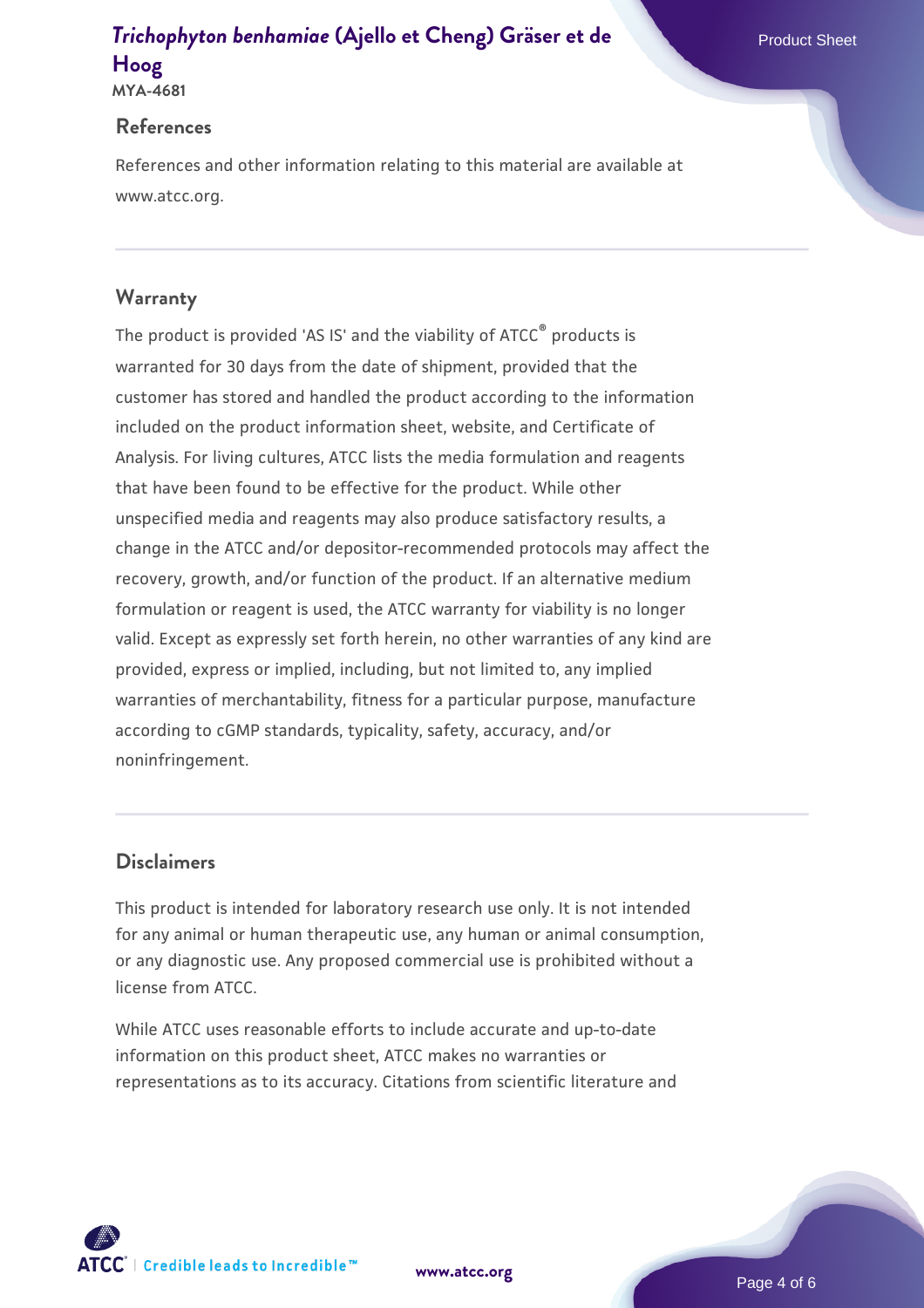# **[Trichophyton benhamiae](https://www.atcc.org/products/mya-4681)** [\(Ajello et Cheng\) Gräser et de](https://www.atcc.org/products/mya-4681) **Product Sheet [Hoog](https://www.atcc.org/products/mya-4681)**

**MYA-4681**

patents are provided for informational purposes only. ATCC does not warrant that such information has been confirmed to be accurate or complete and the customer bears the sole responsibility of confirming the accuracy and completeness of any such information.

This product is sent on the condition that the customer is responsible for and assumes all risk and responsibility in connection with the receipt, handling, storage, disposal, and use of the ATCC product including without limitation taking all appropriate safety and handling precautions to minimize health or environmental risk. As a condition of receiving the material, the customer agrees that any activity undertaken with the ATCC product and any progeny or modifications will be conducted in compliance with all applicable laws, regulations, and guidelines. This product is provided 'AS IS' with no representations or warranties whatsoever except as expressly set forth herein and in no event shall ATCC, its parents, subsidiaries, directors, officers, agents, employees, assigns, successors, and affiliates be liable for indirect, special, incidental, or consequential damages of any kind in connection with or arising out of the customer's use of the product. While reasonable effort is made to ensure authenticity and reliability of materials on deposit, ATCC is not liable for damages arising from the misidentification or misrepresentation of such materials.

Please see the material transfer agreement (MTA) for further details regarding the use of this product. The MTA is available at www.atcc.org.

### **Copyright and Trademark Information**

© ATCC 2021. All rights reserved. ATCC is a registered trademark of the American Type Culture Collection.

#### **Revision**

This information on this document was last updated on 2021-05-20